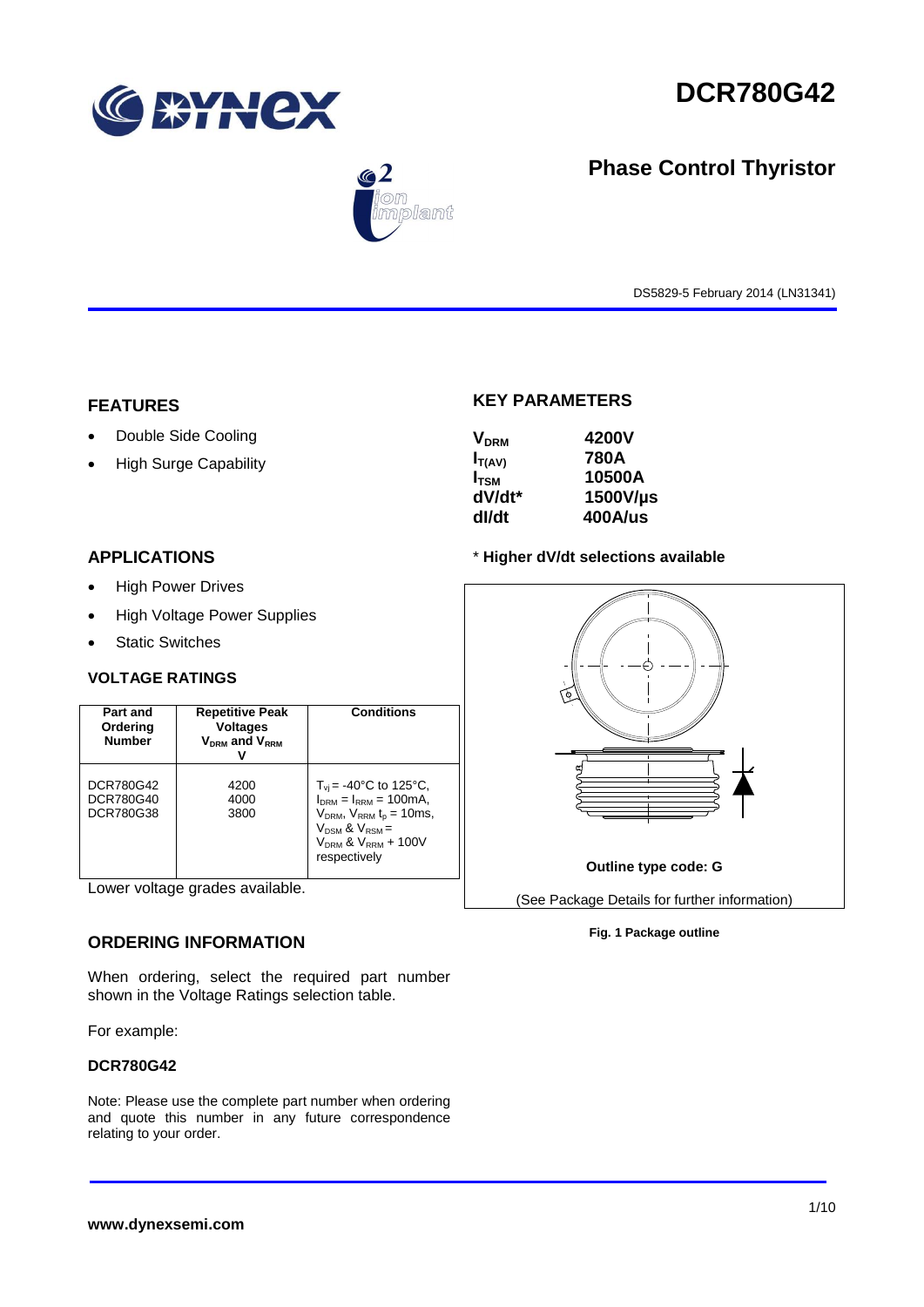



# **CURRENT RATINGS**

**Tcase = 60°C unless stated otherwise**

| Symbol                    | <b>Parameter</b>                     | <b>Test Conditions</b>   | Max. | <b>Units</b> |  |
|---------------------------|--------------------------------------|--------------------------|------|--------------|--|
| <b>Double Side Cooled</b> |                                      |                          |      |              |  |
| $I_{T(AV)}$               | Mean on-state current                | Half wave resistive load | 780  | Α            |  |
| I <sub>T(RMS)</sub>       | <b>RMS</b> value                     | -                        | 1225 | Α            |  |
| Iτ                        | Continuous (direct) on-state current | -                        | 1173 | Α            |  |

# **SURGE RATINGS**

| Symbol       | <b>Parameter</b>                        | <b>Test Conditions</b>                            | Max. | <b>Units</b>      |
|--------------|-----------------------------------------|---------------------------------------------------|------|-------------------|
| <b>I</b> TSM | Surge (non-repetitive) on-state current | 10ms half sine, $T_{\text{case}} = 125^{\circ}$ C | 10.5 | kA                |
| $l^2t$       | $l^2$ t for fusing                      | $V_R = 0$                                         | 0.55 | MA <sup>2</sup> s |

# **THERMAL AND MECHANICAL RATINGS**

| Symbol           | <b>Parameter</b>                      | <b>Test Conditions</b>               | Min.        | Max.                     | <b>Units</b> |      |
|------------------|---------------------------------------|--------------------------------------|-------------|--------------------------|--------------|------|
| $R_{th(j-c)}$    | Thermal resistance – junction to case | Double side cooled                   | DC          |                          | 0.0268       | °C/W |
|                  |                                       | Single side cooled                   | Anode DC    |                          | 0.0527       | °C/W |
|                  |                                       |                                      | Cathode DC  | $\overline{\phantom{a}}$ | 0.0652       | °C/W |
| $R_{th(c-h)}$    | Thermal resistance – case to heatsink | Double side<br>Clamping force 11.5kN |             | $\blacksquare$           | 0.0072       | °C/W |
|                  |                                       | (with mounting compound)             | Single side | $\blacksquare$           | .0144        | °C/W |
| $T_{\rm vj}$     | Virtual junction temperature          | <b>Blocking VDRM/VRRM</b>            |             |                          | 125          | °C   |
| $T_{\text{stg}}$ | Storage temperature range             |                                      |             | $-55$                    | 125          | °C   |
| $F_m$            | Clamping force                        |                                      |             | 10                       | 13           | kN   |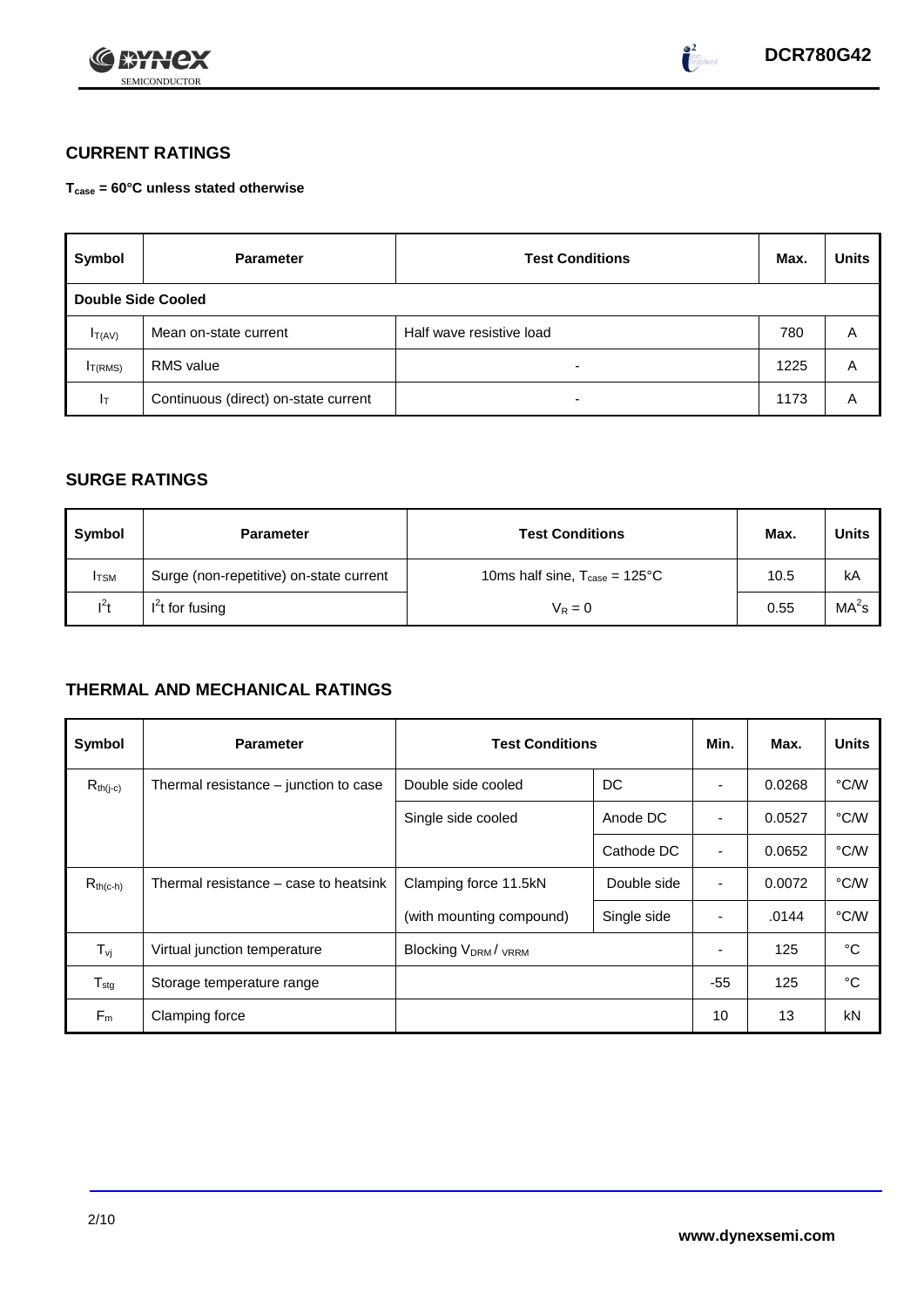

 $\begin{array}{c} 2 \\ 1 \end{array}$ 

# **DYNAMIC CHARACTERISTICS**

| <b>Symbol</b>    | <b>Parameter</b>                              | <b>Test Conditions</b>                                                                          |                 | Min.                     | Max.       | <b>Units</b> |
|------------------|-----------------------------------------------|-------------------------------------------------------------------------------------------------|-----------------|--------------------------|------------|--------------|
| <b>IRRM/IDRM</b> | Peak reverse and off-state current            | At $V_{RRM}/V_{DRM}$ , $T_{case} = 125^{\circ}C$                                                |                 | $\overline{\phantom{a}}$ | 100        | mA           |
| dV/dt            | Max. linear rate of rise of off-state voltage | To 67% $V_{DRM}$ , T <sub>i</sub> = 125°C, gate open                                            |                 | $\overline{\phantom{a}}$ | 1500       | $V/\mu s$    |
| dl/dt            | Rate of rise of on-state current              | From 67% $V_{DRM}$ to 2x $I_{T(AV)}$                                                            | Repetitive 50Hz | $\overline{\phantom{a}}$ | 200        | $A/\mu s$    |
|                  |                                               | Gate source 30V, 10 $\Omega$ ,                                                                  | Non-repetitive  |                          | 400        | $A/\mu s$    |
|                  |                                               | $t_r$ < 0.5µs, T <sub>i</sub> = 125°C                                                           |                 |                          |            |              |
| $V_{T(TO)}$      | Threshold voltage - Low level                 | 100A to 500A at $T_{\text{case}} = 125^{\circ}$ C                                               |                 | $\overline{\phantom{a}}$ | .87        | $\vee$       |
|                  | Threshold voltage - High level                | 500A to 3000A at $T_{\text{case}} = 125^{\circ}C$                                               |                 |                          | 1.053      | V            |
| $r_{\text{T}}$   | On-state slope resistance - Low level         | 100A to 500A at $T_{\text{case}} = 125^{\circ}$ C                                               |                 |                          | 1.2244     | $m\Omega$    |
|                  | On-state slope resistance – High level        | 500A to 3000A at $T_{\text{case}} = 125^{\circ}C$                                               |                 |                          | 0.8443     | $m\Omega$    |
| $t_{\rm gd}$     | Delay time                                    | $V_D = 67\% V_{DRM}$ , gate source 30V, 10 $\Omega$                                             |                 | <b>TBD</b>               | <b>TBD</b> | μs           |
|                  |                                               | $t_r = 0.5 \mu s$ , $T_i = 25^{\circ}C$                                                         |                 |                          |            |              |
| $t_q$            | Turn-off time                                 | $T_i$ = 125°C, $V_R$ = 200V, dl/dt = 5A/µs,                                                     |                 | 300                      | 600        | μs           |
|                  |                                               | $dV_{DR}/dt = 20V/\mu s$ linear                                                                 |                 |                          |            |              |
| $Q_{S}$          | Stored charge                                 | $I_T = 2000A$ , $T_i = 125^{\circ}C$ , dl/dt = 5A/µs,                                           |                 |                          | 2200       | μC           |
| IL.              | Latching current                              | $T_i = 25^{\circ}C$ , $V_D = 5V$                                                                |                 | $\overline{\phantom{a}}$ | 3          | A            |
| Iн               | Holding current                               | $T_i = 25^{\circ}C$ , R <sub>G-K</sub> = $\infty$ , I <sub>TM</sub> = 500A, I <sub>T</sub> = 5A |                 |                          | 300        | mA           |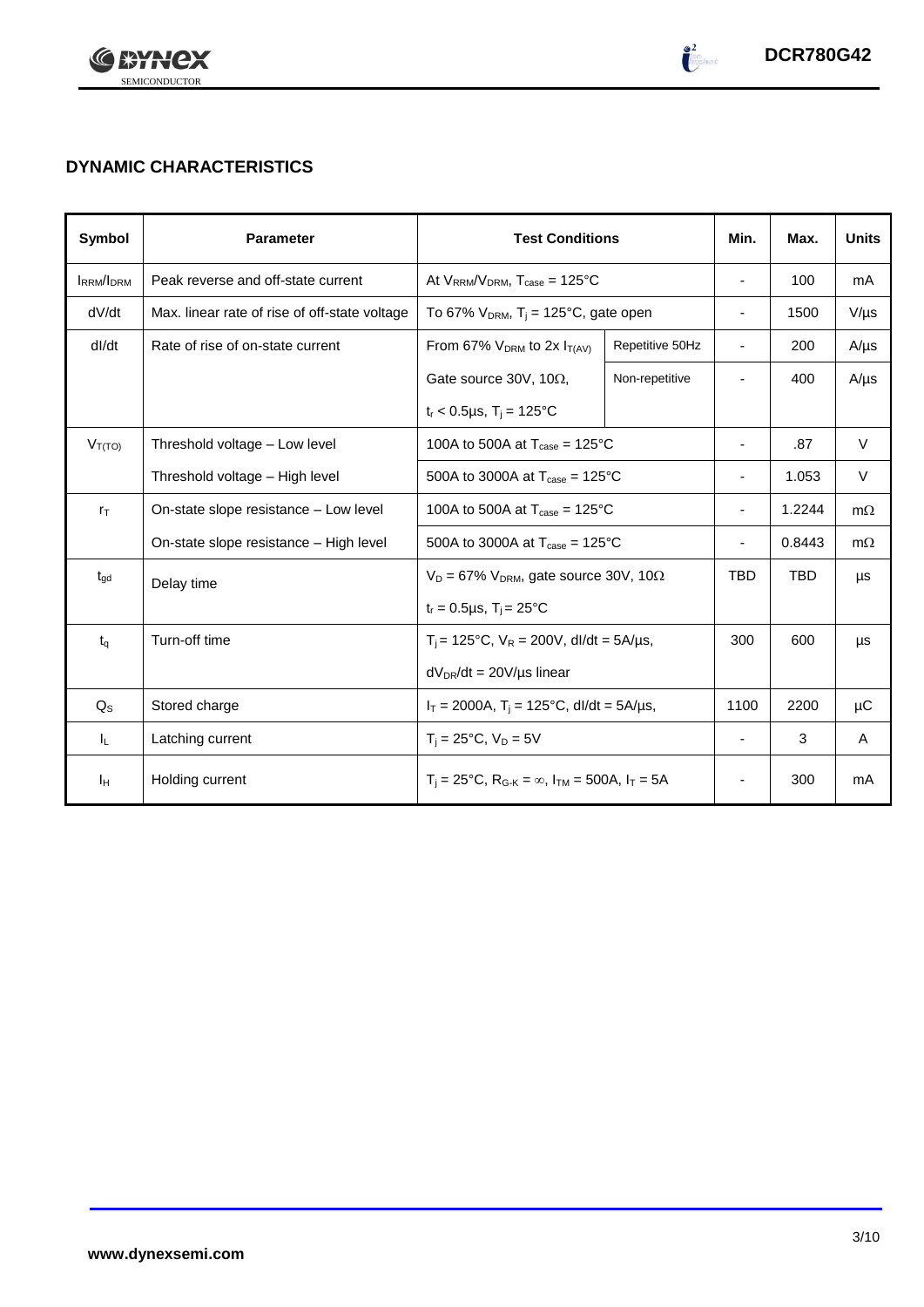

 $\bullet^2$ 

# **GATE TRIGGER CHARACTERISTICS AND RATINGS**

| Symbol          | <b>Parameter</b>         | <b>Test Conditions</b>                       | Max. | <b>Units</b> |
|-----------------|--------------------------|----------------------------------------------|------|--------------|
| V <sub>GT</sub> | Gate trigger voltage     | $V_{DRM}$ = 5V, $T_{case}$ = 25°C            | 1.5  | V            |
| VGD             | Gate non-trigger voltage | At 50% $V_{DRM}$ , $T_{case} = 125^{\circ}C$ | 0.4  | V            |
| IGТ             | Gate trigger current     | $V_{DRM}$ = 5V, $T_{case}$ = 25°C            | 350  | mA           |
| lgp             | Gate non-trigger current | At 50% $V_{DRM}$ , $T_{case} = 125$ °C       | 10   | mA           |

# **CURVES**



**Fig.2 Maximum & minimum on-state characteristics**

$$
V_{TM} = A + B\ln (I_T) + C.I_T + D.\sqrt{I_T}
$$

 $V_{TM}$  **EQUATION** Where  $A = 0.251561$  $B = 0.154175$  $C = 0.000839$  $D = -0.007548$ 

these values are valid for  $T_j = 125^{\circ}C$  for  $I_T$  50A to 3000A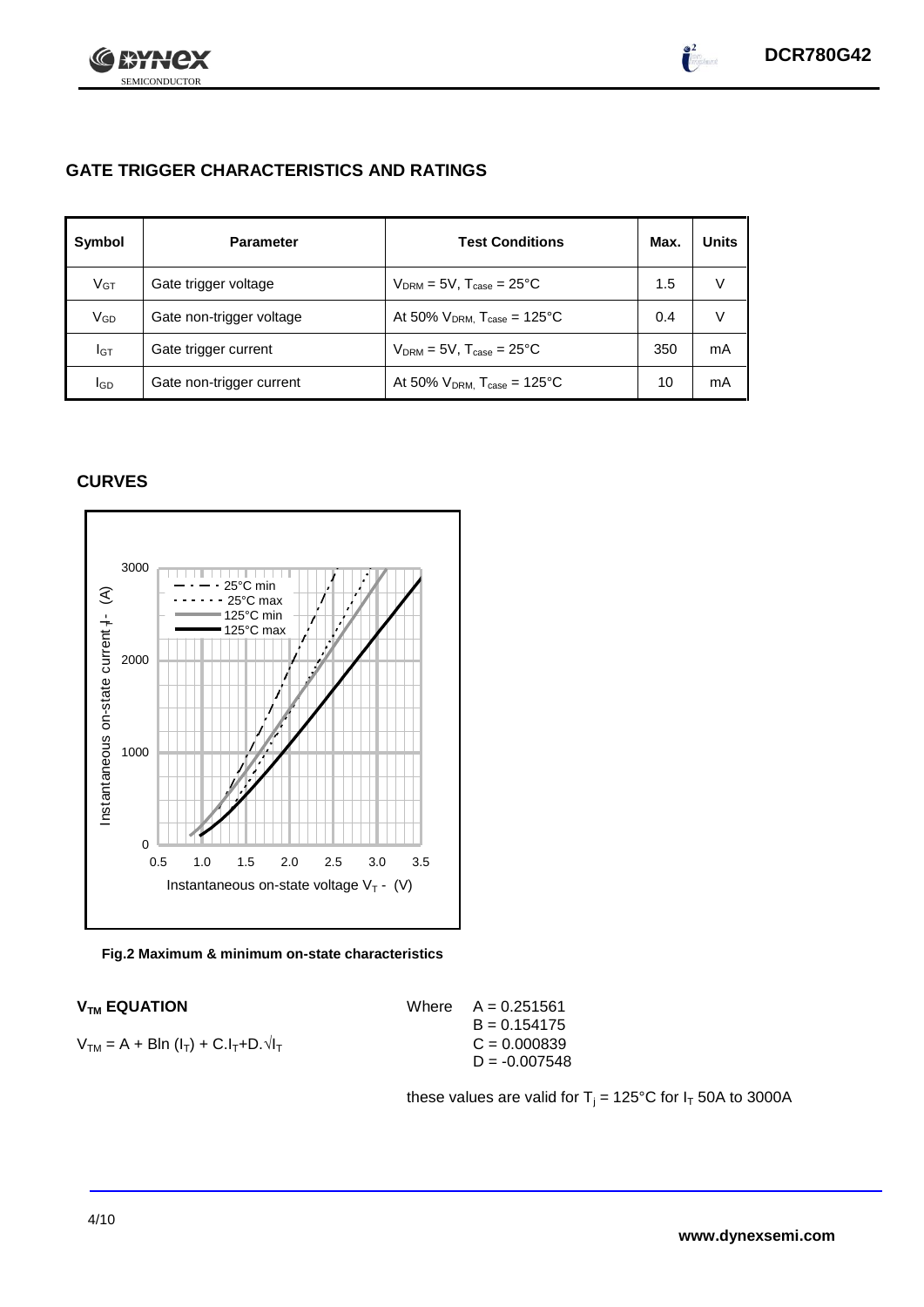

**Fig.5 Maximum permissible heatsink temperature, double side cooled – sine wave**

 500 1000 Mean on-state current,  $I_{T(A\vee)}$  - (A)



 1000 2000 3000 Mean on-state current,  $I_{T(A\vee)}$  - (A)

L.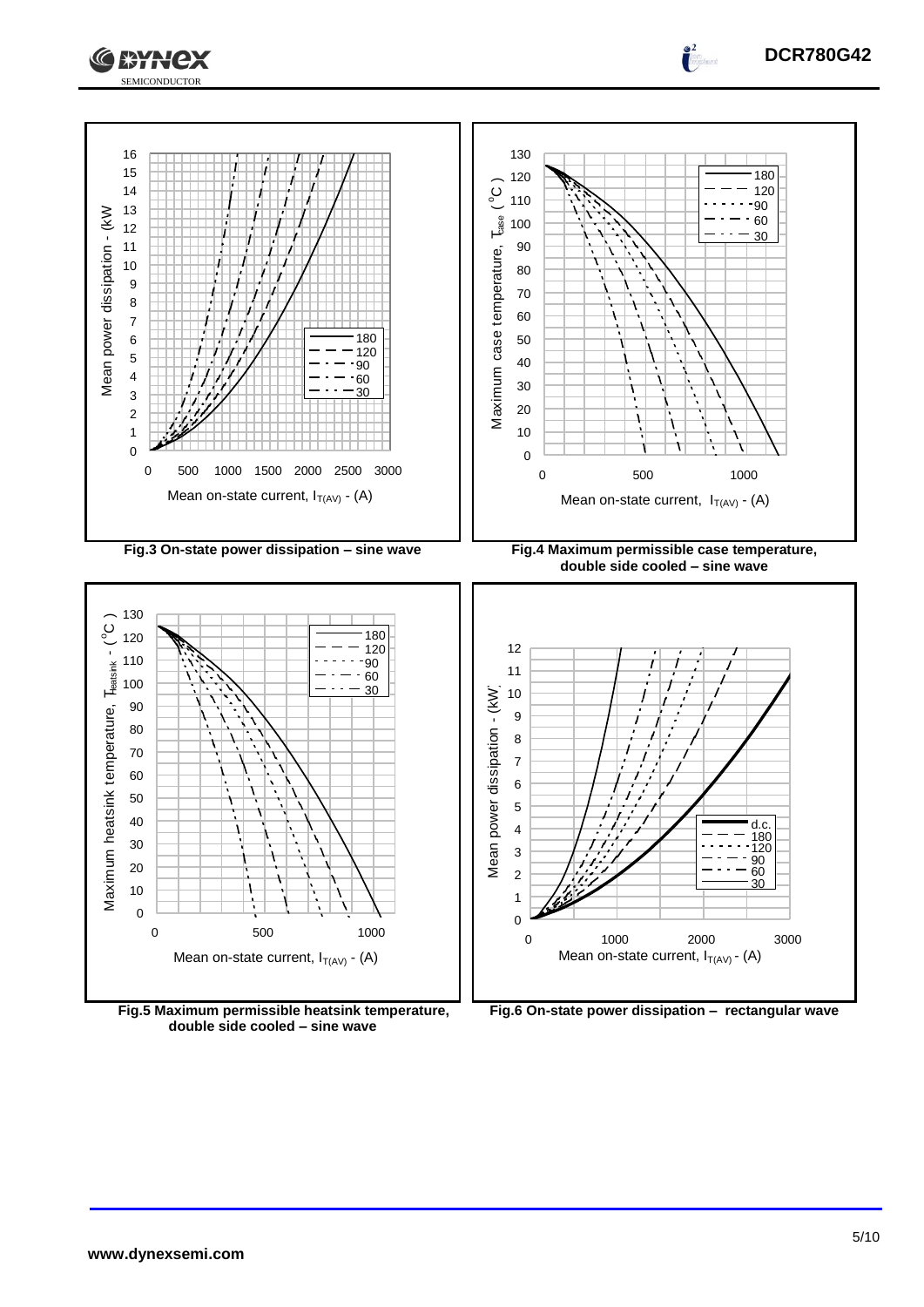



SEMICONDUCTOR



1 2 3 4 Double side cooled Ri (°C/kW) 2.2995 5.4226 16.9074 2.1488 Ti (s) 0.0066401 0.0457025 0.4962482 1.8248 Anode side cooled R<sub>i</sub> (°C/kW) 2.3214 5.2661 10.2686 34.8031  $\begin{array}{|l|c|c|c|c|}\n\hline\n\text{T}_\text{i}\,\text{(s)} & 0.0066948 & 0.045528 & 0.3484209 & 4.582 \\
\text{R}_\text{i}\,\text{(°C/KW)} & 2.4895 & 5.9105 & 7.4256 & 49.3432\n\hline\n\end{array}$ Cathode side cooled Ri (°C/kW) 2.4895 5.9105 7.4256 49.3432  $T_i$  (s)  $\qquad$  0.0070404 0.052895 0.3933903 4.2295

$$
Z_{th} = \sum_{i=1}^{i=4} [R_i \times (1 - \exp(-T/T_i))]
$$

 $\Delta R_{th(j-c)}$  Conduction

Tables show the increments of thermal resistance  $R_{th(j-c)}$  when the device operates at conduction angles other than d.c.

|             | Double side cooling |       | Anode Side Cooling |                  |       | Cathode Sided Cooling     |                  |       |                            |
|-------------|---------------------|-------|--------------------|------------------|-------|---------------------------|------------------|-------|----------------------------|
|             | $\Delta Z_{th}$ (z) |       |                    |                  |       | $\Delta Z_{\text{th}}(z)$ |                  |       | $\Delta Z_{\text{th}}$ (z) |
| $A^{\circ}$ | sine.               | rect. |                    | $\theta^{\circ}$ | sine. | rect.                     | $\theta^{\circ}$ | sine. | rect.                      |
| 180         | 4.15                | 2.72  |                    | 180              | 4.15  | 2.72                      | 180              | 4.13  | 2.71                       |
| 120         | 4.90                | 4.02  |                    | 120              | 4.89  | 4.02                      | 120              | 4.87  | 4.00                       |
| 90          | 5.74                | 4.79  |                    | 90               | 5.73  | 4.78                      | 90               | 5.69  | 4.76                       |
| 60          | 6.53                | 5.65  |                    | 60               | 6.52  | 5.65                      | 60               | 6.46  | 5.60                       |
| 30          | 7.16                | 6.64  |                    | 30               | 7.15  | 6.62                      | 30               | 7.07  | 6.56                       |
| 15          | 7.46                | 7.18  |                    | 15               | 7.44  | 7.16                      | 15               | 7.36  | 7.09                       |

| Cathode Sided Cooling |       |                     |  |  |  |  |  |  |
|-----------------------|-------|---------------------|--|--|--|--|--|--|
|                       |       | $\Delta Z_{th}$ (z) |  |  |  |  |  |  |
| $\theta^{\circ}$      | sine. | rect.               |  |  |  |  |  |  |
| 180                   | 4.13  | 2.71                |  |  |  |  |  |  |
| 120                   | 4.87  | 4.00                |  |  |  |  |  |  |
| 90                    | 5.69  | 4.76                |  |  |  |  |  |  |
| 60                    | 6.46  | 5.60                |  |  |  |  |  |  |
| 30                    | 7.07  | 6.56                |  |  |  |  |  |  |
| 15                    | 7.36  | 7.09                |  |  |  |  |  |  |

**DCR780G42**

**Fig.9 Maximum (limit) transient thermal impedance – junction to case (°C/kW)**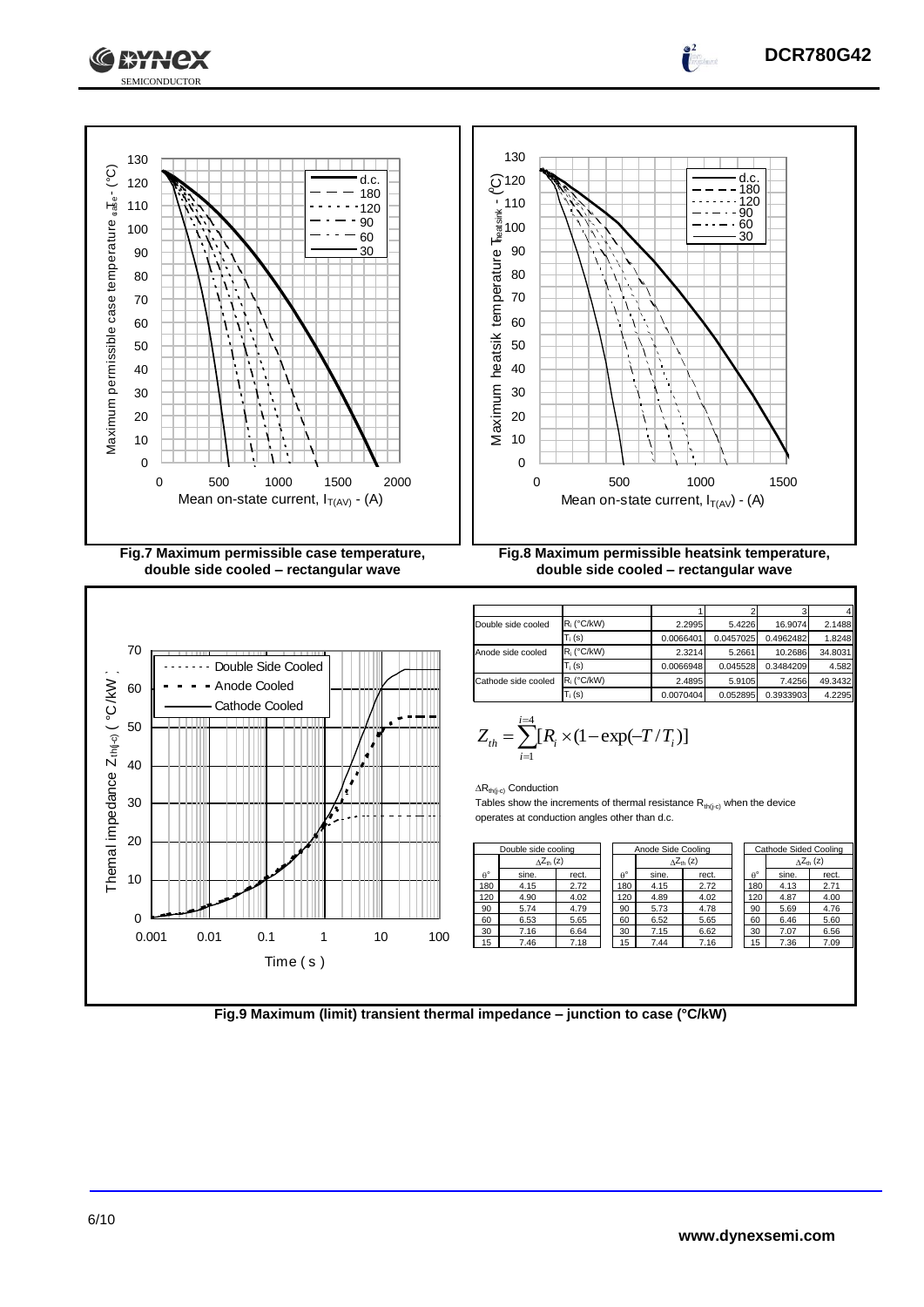



Fig.12 Stored Charge vs di/dt Fig.13 Reverse Recorvery Current vs di/dt

**DCR780G42**

 $\frac{2}{1}$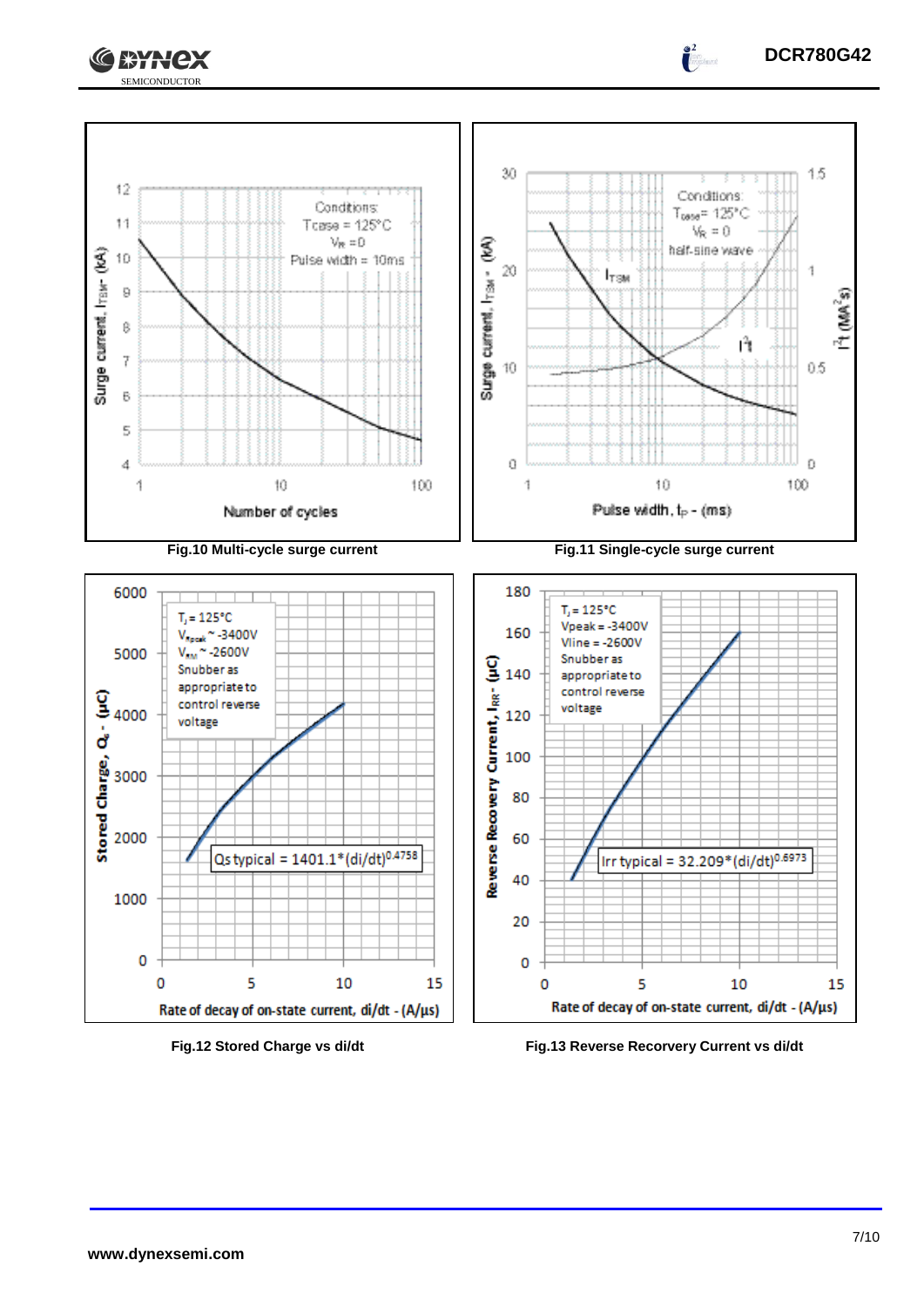



# **Fig. 15 Gate characteristics**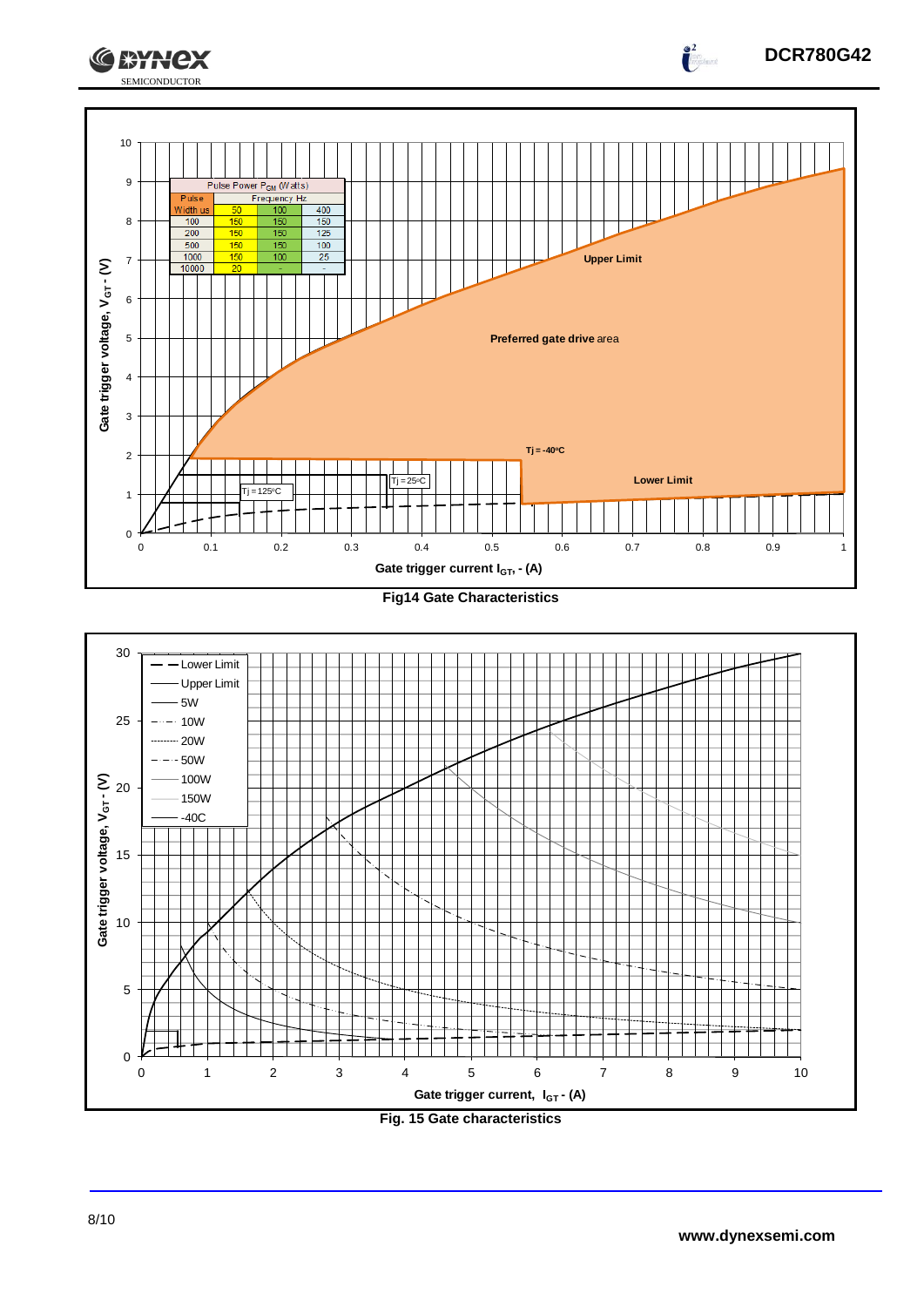

 $\int_0^2$ 

# **PACKAGE DETAILS**

For further package information, please contact Customer Services. All dimensions in mm, unless stated otherwise. DO NOT SCALE.



**Fig.16 Package outline**